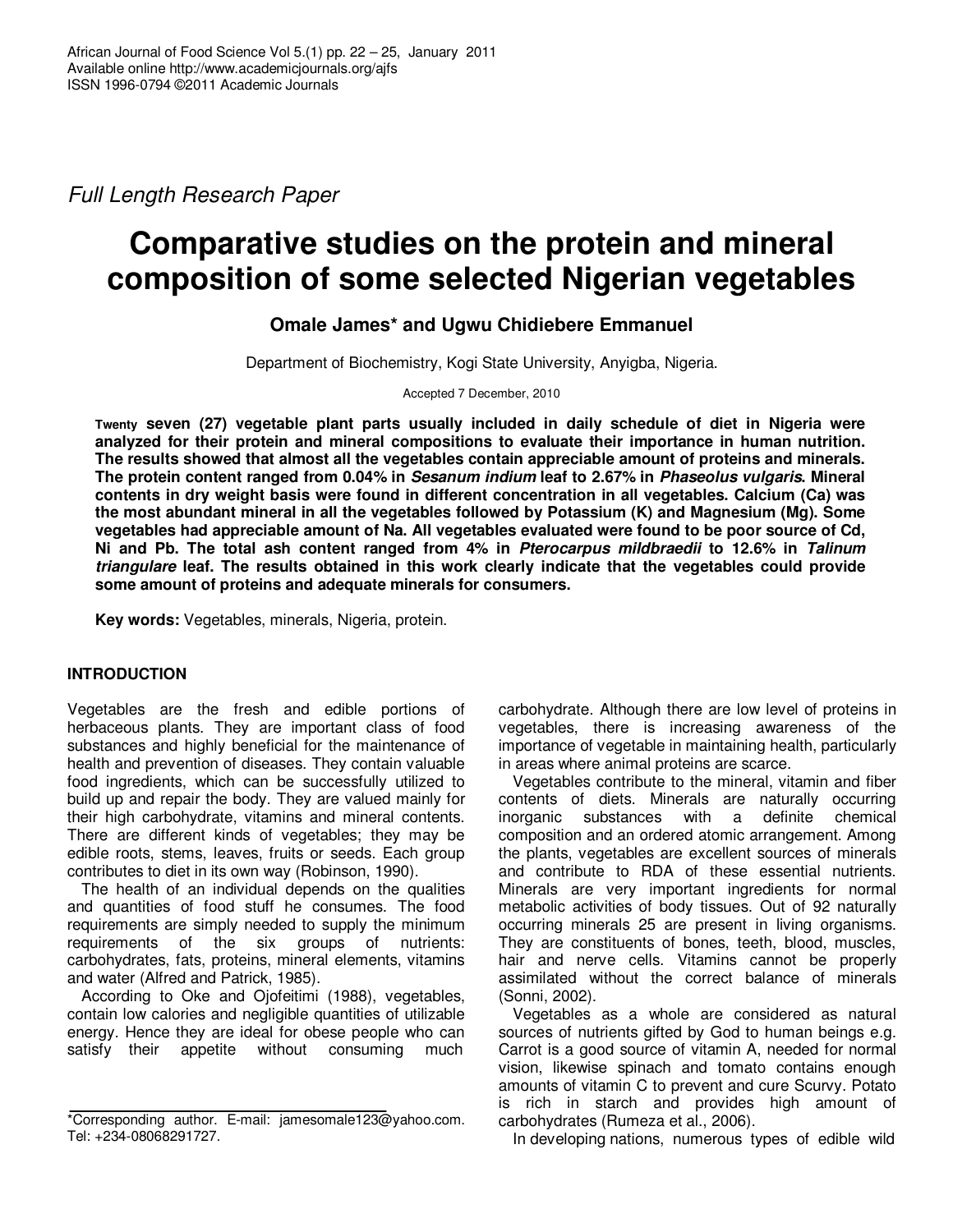**Table 1.** Percentage protein contents of the selected Nigerian vegetables.

| <b>Name of vegetables</b>   | Protein contents (%) |
|-----------------------------|----------------------|
| Daucus carota leaf          | $2.40 \pm 0.01$      |
| Sesanum indium leaf         | $1.54 \pm 0.11$      |
| <i>Hisbiscus aspeo</i> leaf | $0.26 \pm 0.12$      |
| Manihot esculenta           | $0.18 \pm 0.01$      |
| Lactuca capensis            | $0.23 \pm 0.08$      |
| Helianthis tuberosus        | $0.63 \pm 0.01$      |
| Colocasia esculenta         | $1.58 \pm 0.03$      |
| Telfaria occidentalis       | $0.15 \pm 0.01$      |
| Amaranthus hybridus         | $1.07 \pm 0.06$      |
| Pterocarpus mildbraedii     | $1.00 \pm 0.01$      |
| Occimum gratissimum         | $2.43 \pm 0.04$      |
| Chromelena odorate          | $0.31 \pm 0.01$      |
| Talinum triangulare         | $1.58 \pm 0.01$      |
| Corchorus olitorus          | $0.80 \pm 0.01$      |
| Adasonia digitata           | $1.54 \pm 0.02$      |
| Brassica oleracea           | $1.80 \pm 0.11$      |
| Murraya koenigii            | $0.26 \pm 0.01$      |
| Daucus carota root          | $1.05 \pm 0.01$      |
| Hisbiscus aspeo root        | $0.52 \pm 0.21$      |
| Abelmoschus esculentus      | $0.40 \pm 0.03$      |
| Alium cepha leaf            | $0.83 \pm 0.02$      |
| Basela alba                 | $0.71 \pm 0.02$      |
| Phaseolus vulgaris          | $2.67 \pm 0.58$      |
| Alium cepha root            | $1.00 \pm 0.01$      |
| Vernonia amygdalina         | $2.27 \pm 0.01$      |
| Sesanum indium root         | $0.040 \pm 0.03$     |
| Piper ganiensea             | $0.57 \pm 0.31$      |

Values are mean  $\pm$  S. D of three determinations.

plants are exploited as sources of food and provide adequate levels of nutrients for the inhabitants. Some studies in some societies in Africa indicate that these plant resources play a significant role in nutrition; food security and income generation (Asibey-Berko and Tayie, 1999). Furthermore, FAO report, indicate that at least one billion people are thought to use wild foods in their diet (Burlingame, 2000).

In this study, determination of protein and selected mineral constituents of different vegetables consumed daily by the majority of people living in Anyigba, Nigeria were carried out. The main purpose of this investigation was to raise awareness among people about the protein and mineral they take during ingestion of vegetables. These findings would also be useful for nutritionists to formulate balance diets.

#### **MATERIALS AND METHODS**

Fresh green vegetables were obtained from different parts of Anyigba, Kogi State Nigeria. The leaves were removed from the

stem and damaged ones excluded. The leaves were cut into pieces and air-dried for analysis. The root portions were oven-dried at 40°C and kept in air-tight plastic containers for further analysis. Ash and crude protein analysis were carried out by modified methods of Oke (1988).

#### **Mineral determination**

The samples were investigated for mineral composition by using Atomic Absorption Spectrophotometer (AAS), Buck Scientific Model AVG 210, housed in Soil science laboratory, Kogi State University, Anyigba. Appropriate working standard solutions were prepared for each of the minerals. The calibration curves were obtained by plotting concentration versus absorbance. The data were statistically analyzed by using fitting of straight line by least square method. All elements were determined in the vegetables under this investigation procedure. Laboratory procedures for the preparation and determination of macro and micronutrient were used as outlined by Shah et al. (2009) for plant sample.

### **RESULTS AND DISCUSSION**

All data were expressed as Mean ± S.D and Graph Pad Instat- [DataSet.1.ISD] was used.

Protein composition of the selected vegetable parts is as shown in Table 1. The vegetable samples have low protein content. The crude protein content was estimated between 0.04  $\pm$  0.03% to 2.67  $\pm$  0.58% in all the selected vegetable parts. Although there is low level of proteins in vegetables, there is increasing awareness of the importance of vegetable in maintaining health, particularly in areas where animal protein is scarce. These selected vegetables apparently must have contributed to the protein need of the consumers in Anyigba and environs. Daucus carota leaf possessed the highest amount of proteins (2.40  $\pm$  0.01%) followed by Vernonia amygdalina  $(2.27 \pm 0.01\%)$  and Talinum triangulare  $(1.58 \pm 0.01\%).$ The poorest protein source among the vegetables studied was *Sesanum indium* root  $(0.04 \pm 0.03\%)$ . It is required that vegetables should be used frequently as they are good for health and provide all essential nutrients for normal body functions when consumed in appropriate combination. Protein is necessary for building the structural components of human body, such as muscles and organs. Protein has a large number of important functions in the human body and infact, the human body is about 45% protein. It is an essential macromolecule without which our bodies would be unable to repair, regulate, or protect itself. Essential body processes such as water balancing; nutrient transport and muscle contractions require protein to function (Robert et al., 2006). There is no doubt that the consumers of these vegetables must have in one way or the other benefited from the nutritional characteristics of these plants.

Table 2 shows the results of the mineral contents of the selected vegetables. The mineral content in all the selected vegetables varied comparatively. Calcium (Ca), Potassium (K) contents were high as compared to other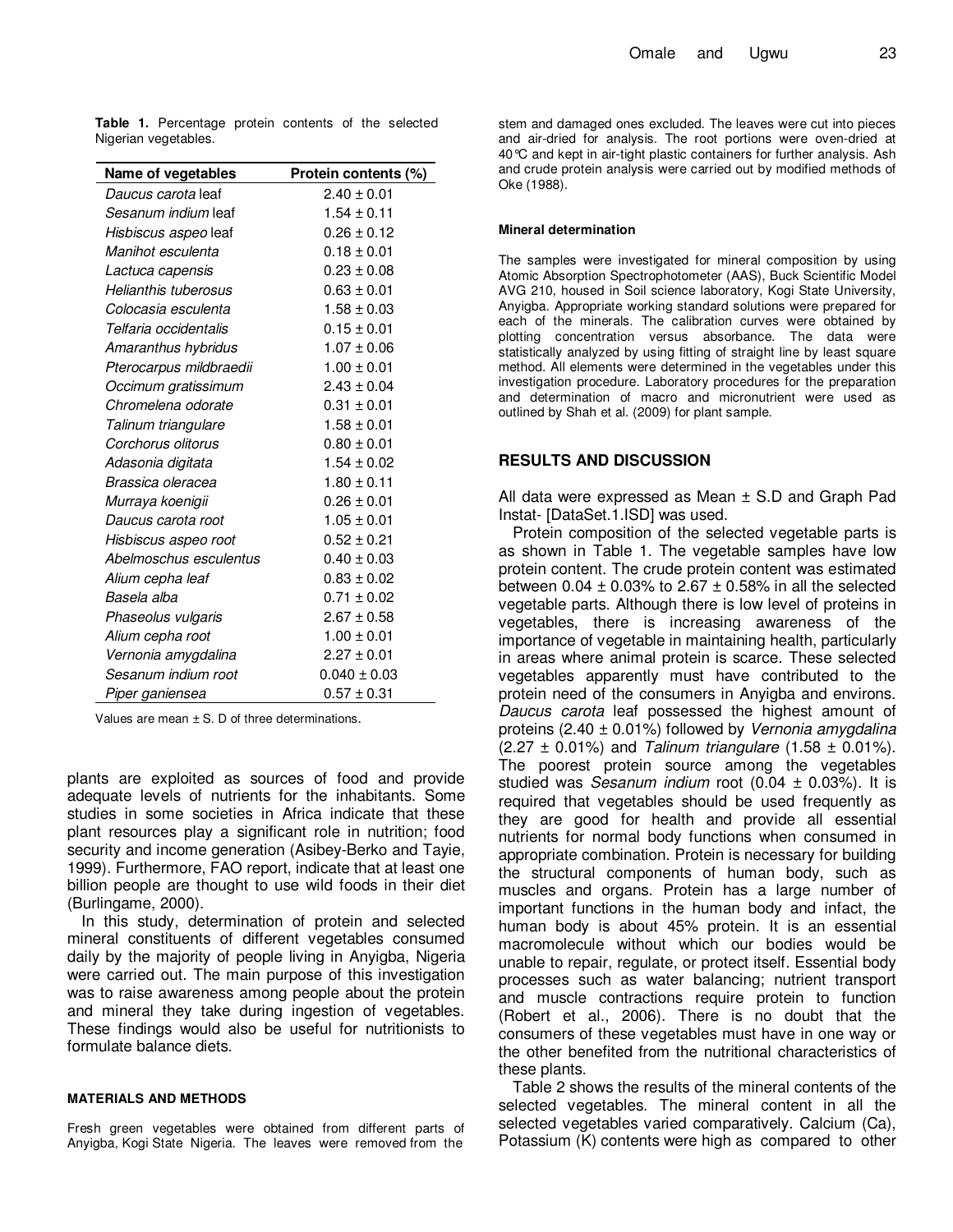| Names of vegetables     | Ca                | Cd              | Cu                       | Fe                | K                 | Mg                | Na               | Ni               | Pb               | Zn               | Ash              |
|-------------------------|-------------------|-----------------|--------------------------|-------------------|-------------------|-------------------|------------------|------------------|------------------|------------------|------------------|
| Daucus carota leaf      | $119.43 \pm 0.47$ | $0.77 \pm 0.01$ | $\sim$                   | $7.26 \pm 0.15$   | $61.13 \pm 0.15$  | $51.68 \pm 0.13$  | $7.27 \pm 0.16$  | $8.60 \pm 0.26$  | $5.69 \pm 0.09$  | $4.36 \pm 0.05$  | $5.65 \pm 0.05$  |
| Sesanum indium leaf     | $30.79 \pm 0.02$  | $0.30 \pm 0.09$ | $\blacksquare$           | $23.33 \pm 0.24$  | $27.47 \pm 0.28$  | $38.30 \pm 0.02$  | $3.73 \pm 0.04$  | $9.21 \pm 0.02$  | $1.55 \pm 0.05$  | $6.04 \pm 0.06$  | $5.19 \pm 0.28$  |
| Hisbiscus aspeo leaf    | $259.26 \pm 0.30$ | $0.30 \pm 0.19$ | $\blacksquare$           | $7.83 \pm 0.04$   | $12.31 \pm 0.02$  | $1.31 \pm 0.02$   | $1.73 \pm 0.04$  | $3.82 \pm 0.01$  | $11.32 \pm 0.02$ | $4.37 \pm 0.20$  | $8.18 \pm 0.17$  |
| Manihot esculenta       | $27.49 \pm 0.04$  | $0.80 \pm 0.01$ | $\sim$                   | $21.11 \pm 0.19$  | $106.4 \pm 0.61$  | $6.81 \pm 0.02$   | $5.46 \pm 0.11$  | $0.84 \pm 0.04$  | $9.84 \pm 0.04$  | $3.82 \pm 0.03$  | $6.04 \pm 0.14$  |
| Lactuca capensis        | $2.53 \pm 0.30$   | $0.52 \pm 0.02$ | $\blacksquare$           | $4.52 \pm 0.31$   | $17.25 \pm 0.28$  | $23.22 \pm 0.19$  | $2.53 \pm 0.02$  | $1.00 \pm 0.01$  | $1.24 \pm 0.21$  | $7.48 \pm 0.27$  | $9.35 \pm 0.55$  |
| Helianthis tuberosus    | $60.64 \pm 0.36$  | $0.52 \pm 0.02$ | $\overline{\phantom{a}}$ | $5.29 \pm 0.13$   | $94.26 \pm 0.93$  | $2.00 \pm 0.01$   | $4.00 \pm 0.01$  | $4.00 \pm 0.01$  | $4.59 \pm 0.09$  | $2.56 \pm 0.49$  | $7.00 \pm 0.01$  |
| Colocasia esculenta     | $92.56 \pm 0.02$  | $0.52 \pm 0.02$ | $\blacksquare$           | $7.26 \pm 0.07$   | $51.33 \pm 0.49$  | $5.75 \pm 0.05$   | $2.00 \pm 0.01$  | $4.36 \pm 0.26$  | $2.36 \pm 0.07$  | $1.00 \pm 0.01$  | $7.65 \pm 0.05$  |
| Telfaria occidentalis   | $167.52 \pm 0.46$ | $0.74 \pm 0.04$ | $\blacksquare$           | $9.00 \pm 0.01$   | $43.32 \pm 0.23$  | $3.52 \pm 0.02$   | $2.00 \pm 0.01$  | $1.39 \pm 0.56$  | $4.00 \pm 0.01$  | $3.40 \pm 0.06$  | $7.36 \pm 0.08$  |
| Ameranthus hybridus     | $83.37 \pm 0.34$  | $0.50 \pm 0.21$ | $\blacksquare$           | $2.84 \pm 0.35$   | $134.44 \pm 0.09$ | $09.73 \pm 0.17$  | $3.00 \pm 0.01$  | $2.88 \pm 0.09$  | $2.54 \pm 0.34$  | $5.45 \pm 0.17$  | $6.00 \pm 0.03$  |
| Pterocarpus mildbraedii | $86.54 \pm 0.30$  | $0.80 \pm 0.01$ | $\blacksquare$           | $17.59 \pm 0.96$  | $36.61 \pm 0.15$  | $87.49 \pm 0.26$  | $4.54 \pm 0.04$  | $6.00 \pm 0.01$  | $5.00 \pm 0.01$  | $3.54 \pm 0.02$  | $4.00 \pm 0.01$  |
| Occimum gratissimum     | $265.57 \pm 0.02$ | $0.30 \pm 011$  | $\blacksquare$           | $2.85 \pm 0.04$   | $47.45 \pm 0.48$  | $23.42 \pm 0.21$  | $3.29 \pm 0.05$  | $0.30 \pm 0.01$  | $2.00 \pm 0.01$  | $4.46 \pm 026$   | $5.64 \pm 0.03$  |
| Chromolena odorata      | $95.46 \pm 0.38$  | $1.60 \pm 0.04$ | $\blacksquare$           | $26.39 \pm 0.05$  | $158.07 \pm 0.18$ | $35.58 \pm 0.07$  | $3.00 \pm 0.02$  | $3.50 \pm 0.02$  | $5.00 \pm 0.01$  | $17.35 \pm 0.08$ | $5.45 \pm 0.13$  |
| Talinum triangulare     | $53.24 \pm 0.31$  | $0.50 \pm 0.01$ | $\blacksquare$           | $8.01 \pm 0.02$   | $375.06 \pm 0.44$ | $21.68 \pm 0.27$  | $4.30 \pm 0.02$  | $3.30 \pm 0.11$  | $5.85 \pm 0.04$  | $4.52 \pm 0.04$  | $12.53 \pm 0.17$ |
| Corchorus olitorus      | $40.78 \pm 0.41$  | $0.50 \pm 0.10$ | $\blacksquare$           | $3.63 \pm 0.04$   | $4.71 \pm 0.06$   | $47.53 \pm 0.03$  | $3.00 \pm 0.02$  | $8.41 \pm 0.13$  | $1.32 \pm 0.02$  | $2.56 \pm 0.49$  | $5.00 \pm 0.01$  |
| Adasonia digitata       | $77.21 \pm 0.18$  | $0.72 \pm 0.02$ | $\blacksquare$           | $6.00 \pm 0.12$   | $64.48 \pm 0.41$  | $31.29 \pm 0.05$  | $2.00 \pm 0.31$  | $9.16 \pm 0.05$  | $3.70 \pm 0.01$  | $2.29 \pm 0.06$  | $5.63 \pm 0.06$  |
| Brassica oleracea       | $77.29 \pm 0.32$  | $0.70 \pm 0.01$ | $\overline{\phantom{a}}$ | $1.84 \pm 0.03$   | $104.49 \pm 0.54$ | $44.27 \pm 0.07$  | $5.00 \pm .0.03$ | $2.85 \pm 0.02$  | $1.00 \pm 0.13$  | $3.37 \pm 0.06$  | $8.30 \pm 0.06$  |
| Murraya koenigii        | $14.26 \pm 0.07$  | $0.30 + 0.01$   | $\blacksquare$           | $14.51 + 0.21$    | $38.46 \pm 0.24$  | $42.25 \pm 0.06$  | $1.70 + 0.11$    | $5.00 \pm 0.01$  | $3.25 \pm 0.05$  | $4.54 \pm 0.01$  | $6.00 \pm 0.03$  |
| Daucus carota root      | $32.26 \pm 0.12$  | $0.20 \pm 0.01$ | $\blacksquare$           | $8.67 \pm 0.011$  | $89.13 \pm 0.23$  | $8.23 \pm 0.01$   | $11.40 \pm 0.13$ | $0.76 \pm 0.02$  | $3.00 \pm 0.01$  | $6.00 \pm 0.02$  | $6.30 \pm 0.05$  |
| Hisbiscus aspeo root    | $40.69 \pm 0.06$  | $0.70 \pm 010$  | $\overline{\phantom{a}}$ | $4.00 \pm 0.15$   | $201.39 \pm 0.09$ | $7.30 \pm 0.21$   | $3.00 + 0.01$    | $2.01 \pm 0.11$  | $7.10 \pm 0.12$  | $9.00 \pm 0.15$  | $7.07 \pm 0.01$  |
| Abelmochus esculentus   | $42.33 \pm 0.23$  | $1.30 \pm 0.06$ | $\blacksquare$           | $12.00 \pm 0.03$  | $181.32 \pm 0.02$ | $4.00 \pm 0.04$   | $4.00 \pm 0.04$  | $1.21 \pm 0.14$  | $2.22 \pm 0.51$  | $1.88 + 1.22$    | $7.60 \pm 1.23$  |
| Alinum cepha leaf       | $107.32 \pm 0.28$ | $1.00 + 0.01$   | $\blacksquare$           | $27.46 \pm 0.11$  | $435.37 \pm 0.16$ | $1.00 \pm 0.17$   | $23.5 \pm 0.05$  | $14.78 \pm 0.09$ | $5.50 \pm 0.16$  | $5.31 \pm 0.66$  | $8.00 \pm 0.01$  |
| Basela alba             | $256.75 \pm 0.07$ | $1.30 \pm 0.13$ | $\blacksquare$           | $25.01 + 0.12$    | $397.14 \pm 0.18$ | $1.81 \pm 1.21$   | $73.11 \pm 1.23$ | $12.33 + 0.33$   | $3.57 \pm 3.10$  | $5.81 + 1.13$    | $10.00 \pm 0.01$ |
| Phaseolus vulgaris      | $40.00 \pm 1.01$  | $0.53 + 0.01$   | $\blacksquare$           | $8.22 \pm 1.00$   | 32.17 1.22        | $185.31 \pm 0.07$ | $77.81 \pm 2.01$ | $32.00 \pm 0.05$ | $7.23 \pm 1.00$  | $2.55 \pm 1.33$  | $5.33 \pm 1.56$  |
| Alium cepha root        | $20.01 \pm 0.11$  | $0.33 \pm 1.01$ | $\sim$                   | $7.00 \pm 0.01$   | $107.6\pm0.55$    | $24.61 \pm 1.17$  | $6.00 \pm 0.76$  | $2.33 + 0.01$    | $3.11 + 1.51$    | $3.22 \pm 0.15$  | $4.01 \pm 0.03$  |
| Vernonia amygdalina     | $200.40 \pm 1.23$ | $1.00 \pm 0.01$ | $\blacksquare$           | $126.88 \pm 1.04$ | $133.7 \pm 0.19$  | 63.81 0.59        | $27.71 \pm 2.11$ | $6.11 + 1.05$    | $22.2 \pm 1.13$  | $13.24 + 3.01$   | $8.00 \pm 0.01$  |
| Sesanum indium seed     | $251.7 \pm 1.77$  | $0.71 \pm 0.01$ | $\blacksquare$           | $7.17 \pm 0.57$   | $27.60 \pm 1.09$  | $3.00 \pm 0.05$   | $0.71 \pm 1.16$  | $9.00 \pm 1.00$  | $2.33 \pm 1.55$  | $3.22 \pm 1.10$  | $7.34 \pm 0.05$  |
| Piper ganienses         | $50.60 \pm 0.01$  | $0.50 \pm 0.01$ | $\blacksquare$           | $10.25 \pm 0.39$  | $175.56 \pm 3.10$ | $9.51 \pm 1.66$   | $2.00 \pm 1.23$  | $4.56 \pm 1.30$  | $6.25 \pm 0.03$  | $13.52 \pm 0.12$ | $4.41 \pm 0.39$  |

**Table 2.** Macro and micro mineral content (ppm)/ash (%) of selected vegetables.

Mean values are mean  $\pm$  S.D (N = 3).

minerals. Second abundant minerals found in the selected vegetables are Magnesium (Mg) and Sodium (Na). The results obtained in this study shows a close agreement with those found in literature (Oke, 1988). Thus, some of the differences in chemical composition is not

unexpected. Some of the factors might be linked to species, climate, growing conditions, nature of soil, application of natural or artificial manure andperiod of analysis. Hisbiscuss aspeo leaf had 259.26 ± 0.03 ppm of Calcium followed by Basela alba (256.75 ± 0.07 ppm). Similarly, potassium content was high in A. cepha leaf  $(435.37 \pm 0.16$ ppm) followed by *B. alba* (397.14 ± 0.18 ppm).<br>These variations spread across all the vegetable parts analyzed. Iron is a micro nutrient required for erythropiosis and found high as compared to Cadmium Cd) in all the selected vegetables. All